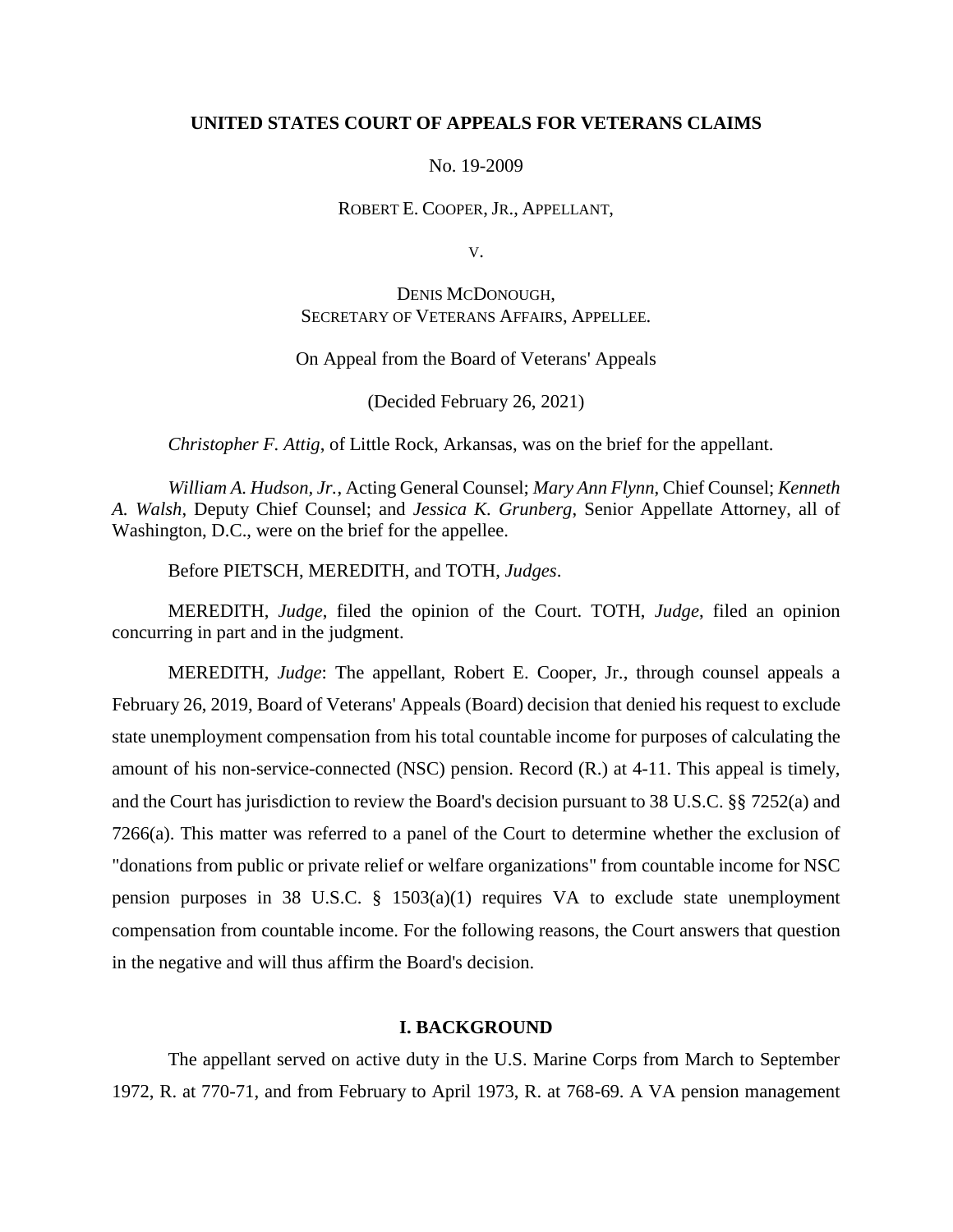center (PMC) granted entitlement to NSC pension in October 2008. R. at 507-18. In July 2013, the appellant notified VA that he was in receipt of Social Security Disability Insurance, R. at 364-66, and, in October 2013, the PMC reduced his monthly NSC pension payment, R. at 355-59. VA also created an overpayment but later waived the debt. R. at 341, 354.

In 2014, VA notified the appellant that it adjusted his countable income from December 2008 through 2010 based on his collection of unemployment compensation from the state of Wisconsin and that, as a result, VA had overpaid him \$13,094. R. at 308-13, 331; *see* R. at 342. The appellant disagreed with VA's creation of the overpayment and requested a waiver of the debt.<sup>1</sup> R. at 282-88, 324. The PMC clarified in a December 2014 letter to the appellant that the overpayment was not due to the compensation he received based on his participation in a VA Compensated Work Therapy (CWT) program in 2008, but rather the state unemployment compensation that he collected in 2010 and requested that he clarify the issue with which he disagreed. R. at 278-79. The appellant responded that he did not believe his state unemployment compensation should be counted as income. R. at 277. Specifically, he asserted that, because the wages he received prior to collecting unemployment compensation were obtained through the CWT program and are not countable as income, the unemployment compensation he received after ending that employment also should not count towards income. *Id.* After the PMC issued a Statement of the Case, in which it concluded that unemployment income was countable income for NSC pension purposes and that the overpayment was properly created, R. at 164-200, the appellant perfected his appeal to the Board, R. at 151, 156-58.

The Board issued the decision on appeal in February 2019, denying the appellant's request to exclude unemployment compensation from his total countable income for purposes of NSC pension. R. at 4-11. First, the Board found that, contrary to the appellant's argument, VA had not counted payments from his participation in the CWT program as income for NSC pension purposes. R. at 8. Next, the Board found that, unlike CWT wages, "there is no applicable exclusion [in 38 C.F.R. § 3.272] for [unemployment compensation] from the [appellant's] countable income" for NSC pension purposes and therefore his request to exclude such income must be denied. *Id*. This appeal followed.

<sup>&</sup>lt;sup>1</sup> The Court notes that the issue of waiver of the appellant's debt based on his receipt of unemployment compensation remains pending before VA. *See* Secretary's Brief (Br.) at 3.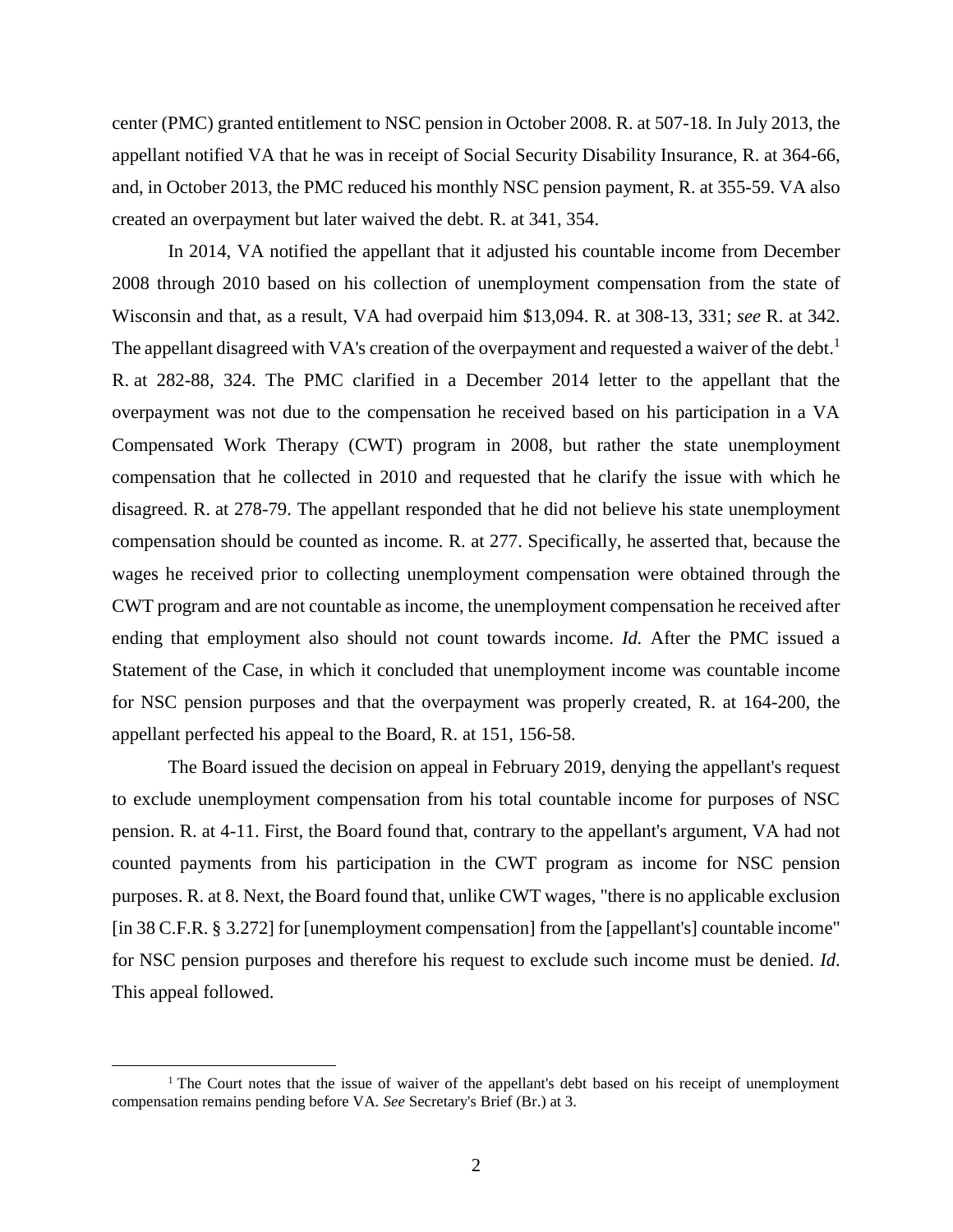#### **II. ANALYSIS**

## A. The Parties' Arguments

The appellant contends that, because state unemployment compensation is "public relief for the unemployed," it constitutes a donation from public relief or welfare organizations and is thus excluded from countable income under 38 U.S.C. § 1503(a)(1). Appellant's Br. at 4; *id.* at 5-16; Reply Br. at 1-14. He further asserts that, based on a harmonious reading of section 1503 and 38 U.S.C. § 1718(g)(3), which provides an exclusion from income for payments received as a result of participation in VA's CWT program, it follows that unemployment compensation should be excluded from countable income. Appellant's Br. at 11-15. He avers that any other reading would lead to an absurd result and he asks the Court to reverse the Board's decision. *Id.* at 14, 16.

The Secretary argues that the Court's decision in *Walker v. Brown*, 8 Vet.App. 356, 358 (1995), controls the outcome here because the Court in *Walker* established that "there is 'nothing ambiguous'" about the language of section 1503(a), which includes all payments except for those specifically enumerated. Secretary's Br. at 6 (quoting *Walker*, 8 Vet.App. at 358); *see id.* at 6-7. He further asserts that unemployment compensation is not synonymous with welfare; not all tax-funded benefits should be considered donations from a public relief organization, especially given that some Social Security benefits are included as countable income; and Congress could have specifically excluded unemployment compensation, but it did not. *Id.* at 8-10. Regarding Congress's specific exclusion of CWT income, the Secretary contends that CWT is not an unemployment benefit but rather a "'clinical vocational rehabilitation program'" that is designed to promote employment opportunities for veterans. *Id.* at 11 (quoting *Compensated Work Therapy*, VETERANS HEALTH ADMIN.,<https://www.va.gov/health/cwt/> (last visited Mar. 11, 2020)). The Secretary avers that the appellant has not shown that it would be absurd or irrational to treat unemployment compensation and CWT wages differently, and therefore, the Secretary urges the Court to affirm the Board's February 2019 decision. *Id.* at 7-13.

## B. Legal Landscape

A veteran may be entitled to NSC pension if he or she served during a period of war (or was discharged or released from service during a period of war for a service-connected disability), meets specific income and net worth criteria, and is permanently and totally disabled due to non-service-connected disabilities and not due to his or her own willful misconduct. 38 U.S.C. § 1521(a), (j); 38 C.F.R. § 3.3(a)(3) (2020). The maximum annual rate of pension is "reduced by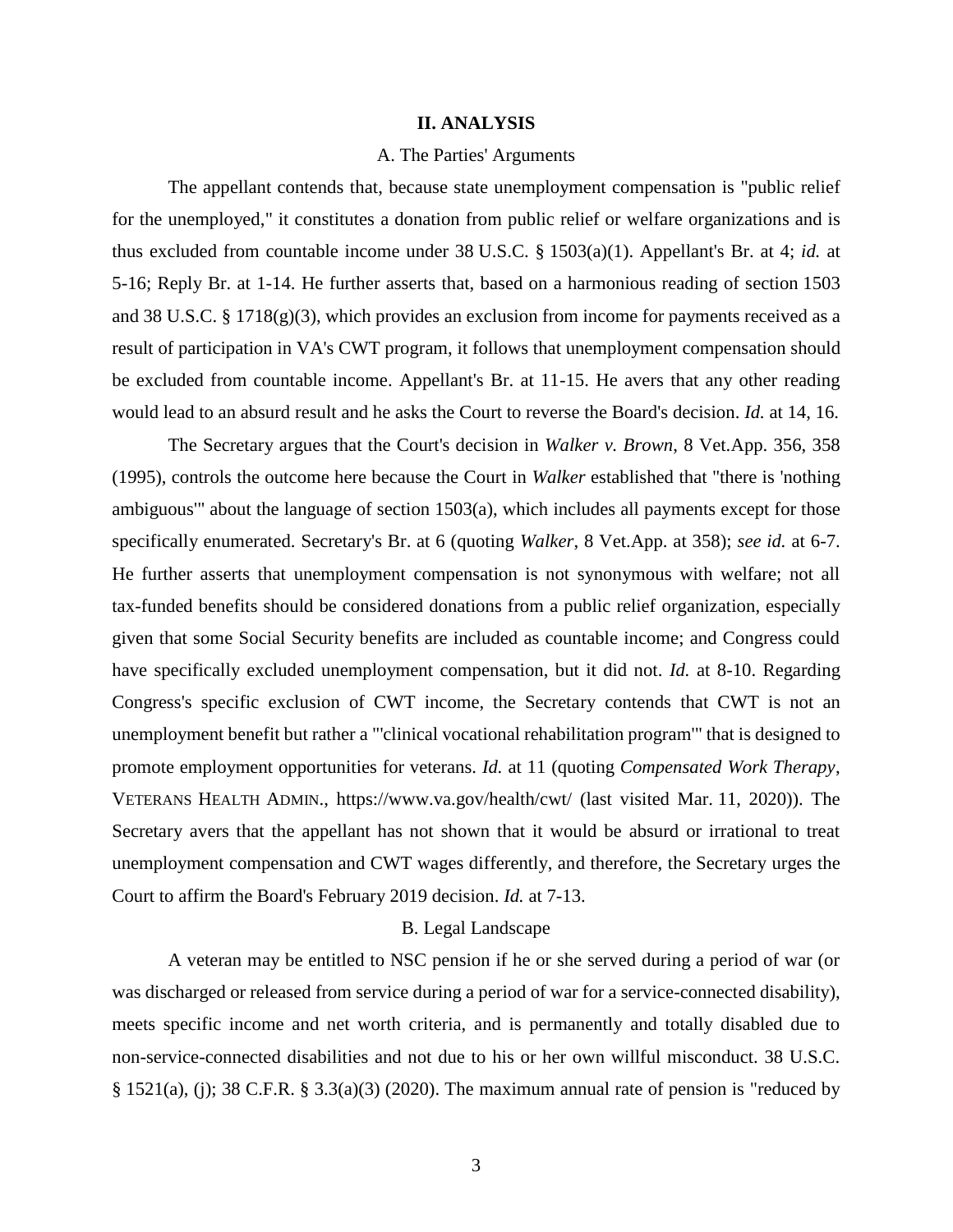the amount of the veteran's annual income." 38 U.S.C. § 1521(b), (c). Generally, "all payments of any kind or from any source" are included when calculating the veteran's income, but certain categories of payments are specifically excluded from that calculation. 38 U.S.C. § 1503(a).

"The legislative history of [38 U.S.C. § 1503]<sup>2</sup> makes it clear that Congress sought to limit the availability of pension benefits to those who were truly needy" and that,"[i]f a person could obtain income from any other source, he would have to do so before qualifying for pension benefits." *Peed v. Cleland*, 516 F. Supp. 469, 475 (1981). "The Joint Explanatory Statement prepared by the House and Senate Committees on Veterans' Affairs that accompanied the conference report on [the Veterans' and Survivors' Pension Improvement Act of 1978,] Public Law 95–588[,] stated:

Both the House bill and the Senate amendment restructure the non-service-connected pension program for needy wartime veterans who are permanently disabled and totally disabled from non-service-connected causes or age 65 and over and the needy survivors of wartime veterans.

Under both the House bill and the Senate amendment, the restructuring replaces the present method of determining the veteran's or surviving spouse's pension amount by using a maximum monthly rate, reduced by other income of the veteran or surviving spouse according to rate-decrement income limitation formulae. Under both the House bill and the Senate amendment, there would be a maximum annual rate, reduced dollar for dollar by the other income of the pensioner, including generally, the income of all family members for whom additional pension is paid; and *fewer allowable exclusions from other income would be permitted than under the current program.*"

*Johnson v. Brown*, 9 Vet.App. 369, 373 (1996) (quoting Joint Explanatory Statement, Pub. L. No. 95–588, 95th Cong., 2d Sess. (1978) (emphasis added), *reprinted in* 1978 U.S.C.C.A.N. 5583, 5703).

## C. Statutory Interpretation

This case presents a question of statutory interpretation. The statute at issue, 38 U.S.C. § 1503, provides that, when calculating annual income for purposes of NSC pension, "all payments of any kind or from any source . . . shall be included except" for those forms of payment specified in subsections  $1503(a)(1)$  through  $1503(a)(12)$ . 38 U.S.C. § 1503(a). Among the exclusions from countable income referred to in section 1503(a) is "donations from public or private relief or

<sup>2</sup> In 1991, Congress renumbered 38 U.S.C. § 503 as section 1503. Department of Veterans Affairs Codification Act, Pub. L. No. 102-83, § 5(a), 105 Stat. 378, 406 (1991).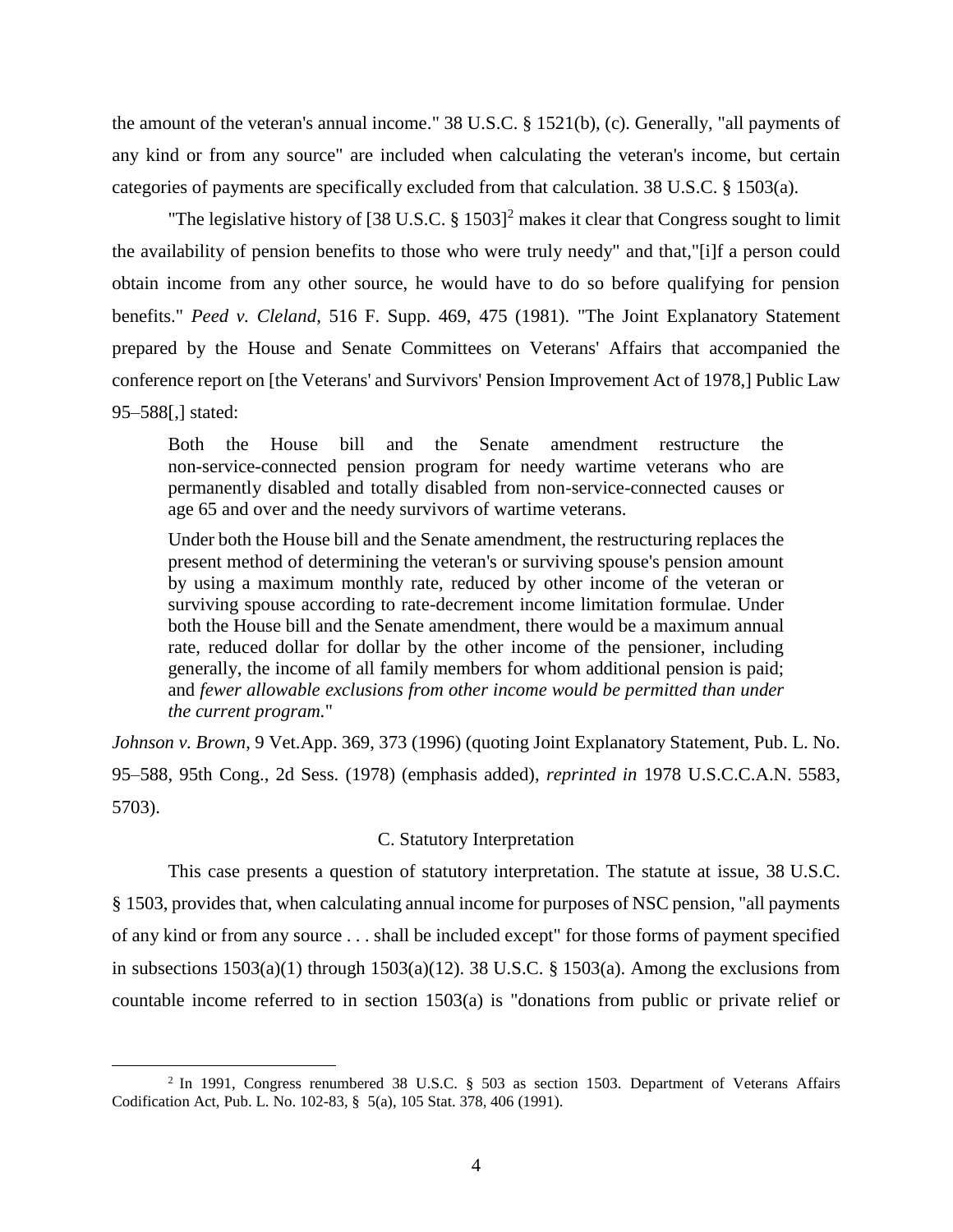welfare organizations." 38 U.S.C. § 1503(a)(1). The Secretary's implementing regulations mirror the relevant portions of the statute. *See* 38 C.F.R. § 3.271(a) (2020) ("Payments of any kind from any source shall be counted as income during the 12-month annualization period in which received unless specifically excluded under § 3.272."); 38 C.F.R. § 3.272(a) (2020) (excluding from countable income "[d]onations from public or private relief, welfare, or charitable organizations").

At the outset, we acknowledge two issues relevant to our discussion. First, the United States Court of Appeals for the Federal Circuit (Federal Circuit) dealt with a similar provision in the context of federal income tax in *Abrahamsen v. United States*, 228 F.3d 1360, 1362 (Fed. Cir. 2000). There, former employees argued that their receipt of exit-incentive payments should not fall within the tax code's definition of "'gross income,'" defined as "'*all income* from whatever source derived.'" *Id.* (quoting 26 U.S.C. § 61(a)) (emphasis added). Rather, like here, the assertion was that the payments should fall within an enumerated exclusionary provision. *Id.* The Federal Circuit began its analysis by noting that the definition of gross income is "extraordinarily broad" and that the Supreme Court has "'emphasized the corollary to § 61(a)'s broad construction, namely, the default rule of statutory interpretation that exclusions from income must be narrowly construed.'" *Id.* at 1362-63 (quoting *Comm'r v. Schleier*, 515 U.S. 323, 328 (1995)). The Federal Circuit ultimately concluded that the exit-incentive payments did not fall within the narrow exclusion for payments received "'on account of personal injuries or [physical] sickness.'" *Abrahamsen*, 228 F.3d at 1363 (quoting *Schleier*, 515 U.S. at 337). The principles announced in *Abrahamsen* are instructive for purposes of construing the provision at issue here, which broadly includes "all payments" in income, subject to enumerated exceptions. 38 U.S.C. § 1503(a).

Second, in *Walker*, this Court found "nothing ambiguous about the meaning of" the provision that "'all payments of any kind or from any source . . . shall be included,' with the exception of certain enumerated categories." 8 Vet.App. at 358 (quoting 38 U.S.C. § 1503(a)). There, the Court concluded that payments from the total disability income provision of a National Service Life Insurance policy were countable as income for NSC pension purposes because these payments are not listed as one of the enumerated exclusions. *Walker*, 8 Vet.App. at 358. The Court essentially reiterated the same principle in *Johnson*, by holding that "the plain meaning of [section 1503 and §§ 3.271, 3.272] require[] that . . . payments [under the Minimum Income Widow provision of a Survivor Benefit Plan, an annuity from the Department of Navy,] be included as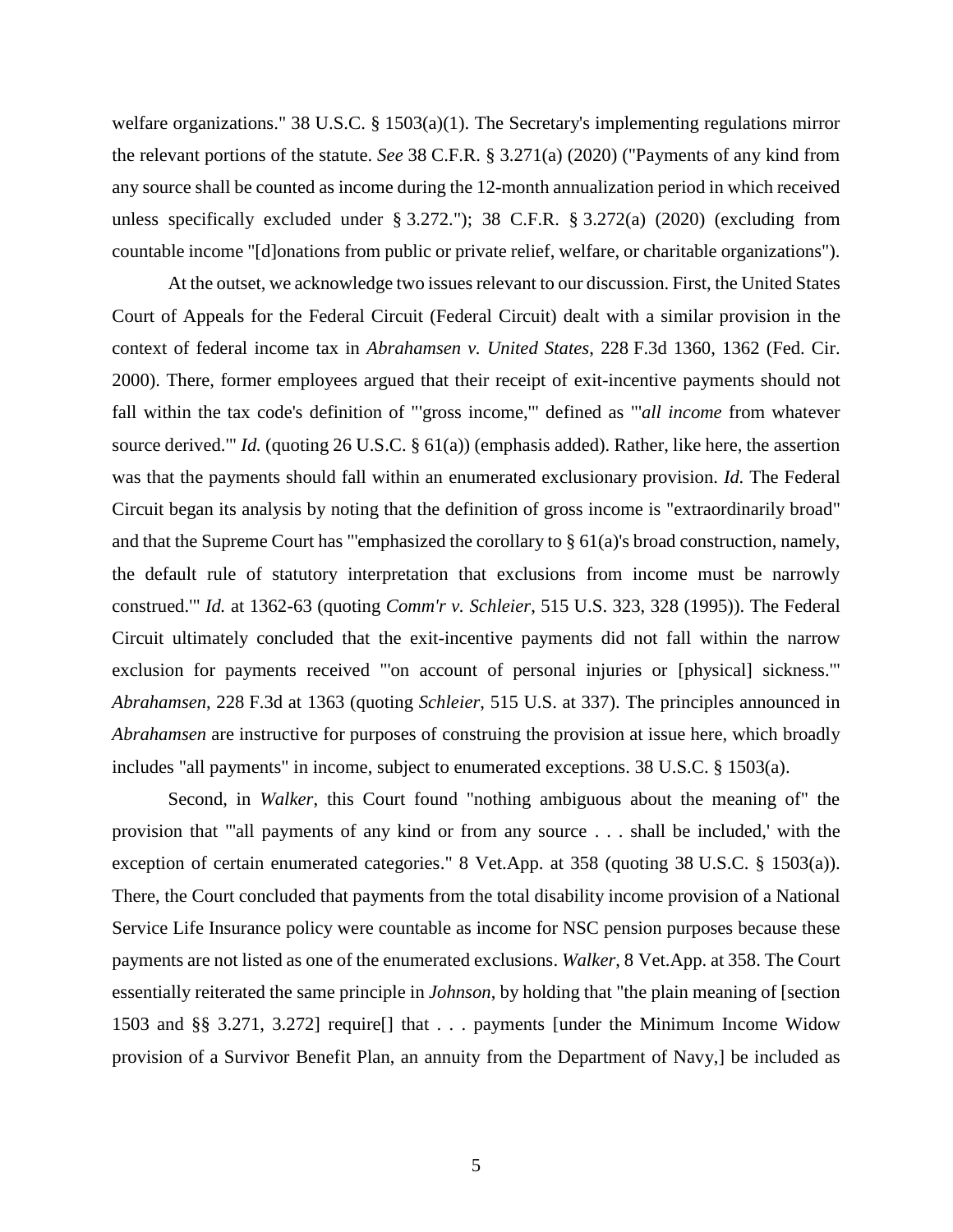annual income and that the appropriate deductions be made" because no specific exclusion for such payments existed. 9 Vet.App. at 372.

However, the Court in *Walker* and *Johnson* considered only whether the specific types of income at issue were countable and offered little in the way of additional statutory interpretation. The appellant's contention here is that, although unemployment compensation is not specifically enumerated, these payments should nonetheless be excluded from countable income because unemployment compensation falls within the meaning of "donations from public or private relief or welfare organizations." 38 U.S.C. § 1503(a)(1); *see* Appellant's Br. at 5-16. Because *Walker*  and *Johnson* make clear that all payments are included as countable income unless specifically excluded, the Court must determine whether, narrowly construed, unemployment compensation falls within section  $1503(a)(1)$ 's exclusion.

#### *1. Donations from Public Relief or Welfare Organizations*

"When a statute is at issue, we begin with the statutory language." *McGee v. Peake*, 511 F.3d 1352, 1356 (Fed. Cir. 2008); *see Williams v. Taylor*, 529 U.S. 420, 431 (2000). "The statute's plain meaning is derived from its text and its structure." *McGee*, 511 F.3d at 1356; *see Gardner v. Derwinski*, 1 Vet.App. 584, 586 (1991) ("Determining a statute's plain meaning requires examining the specific language at issue and the overall structure of the statute."), *aff'd sub nom. Gardner v. Brown*, 5 F.3d 1456 (Fed. Cir. 1993), *aff'd*, 513 U.S. 115 (1994). The "plain meaning must be given effect unless a 'literal application of [the] statute will produce a result demonstrably at odds with the intention of its drafters.'" *Gardner*, 1 Vet.App. at 586-87 (quoting *Griffin v. Oceanic Contractors, Inc*., 458 U.S. 564, 571 (1982)); *see Roper v. Nicholson*, 20 Vet.App. 173, 180 (2006), *aff'd*, 240 F. App'x 422 (Fed. Cir. 2007).

The first question in statutory interpretation is always "whether Congress has directly spoken to the precise question at issue." *Chevron U.S.A., Inc. v. Nat. Res. Def. Council, Inc.*, 467 U.S. 837, 842 (1984). "If the intent of Congress is clear, that is the end of the matter; for the court, as well as the agency, must give effect to the unambiguously expressed intent of Congress." *Id.* at 842-43. The interpretation of a statute is a question of law that the Court reviews de novo, without deference to the Board's interpretation. *See Butts v. Brown*, 5 Vet.App. 532, 539 (1993) (en banc).

Neither party disputes that "unemployment compensation" is not explicitly enumerated in section 1503. As noted above, the appellant avers that it should nonetheless be excluded from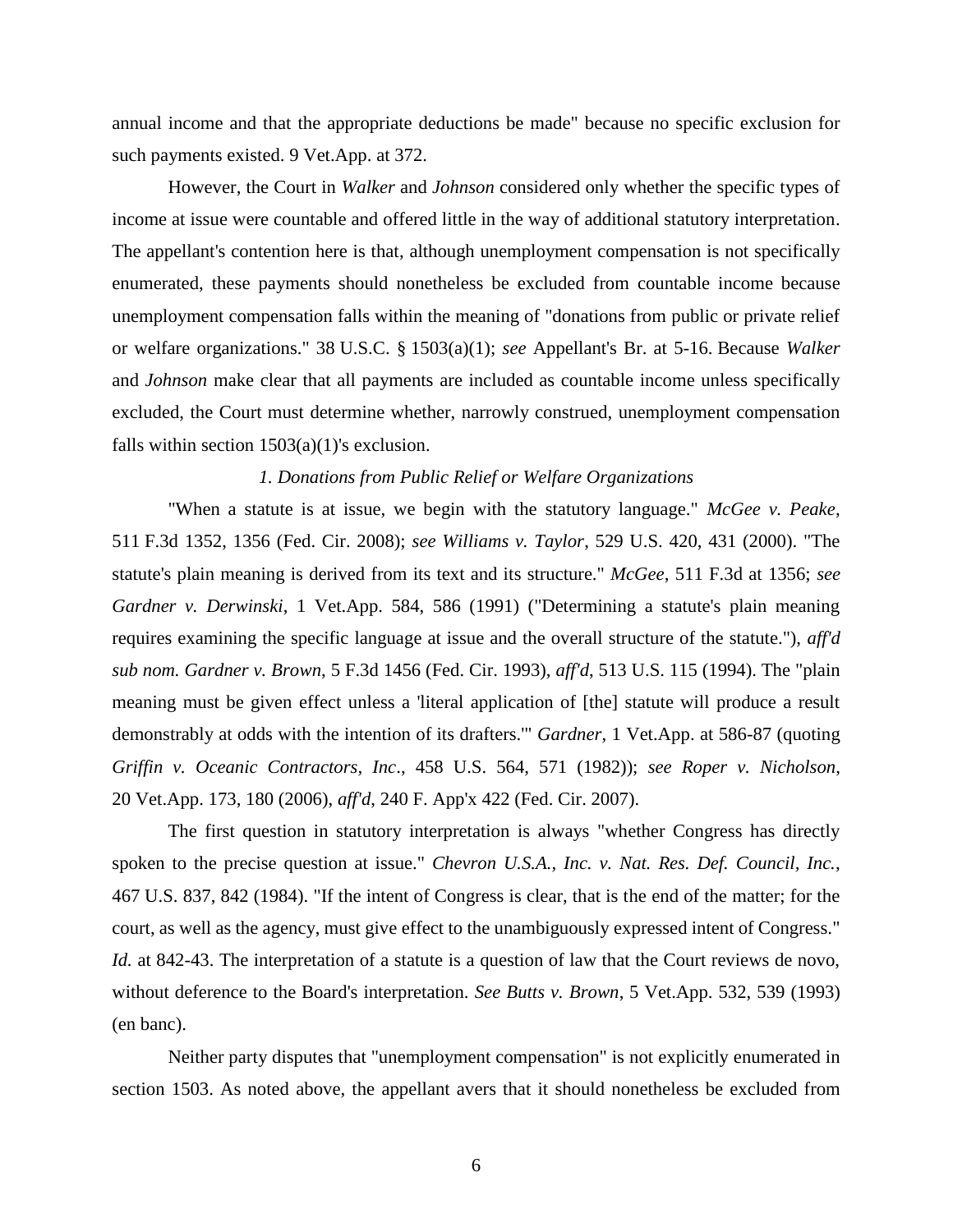annual income because unemployment compensation is a "donation[] from public . . . relief or welfare organizations," which is an enumerated exclusion. 38 U.S.C. § 1503(a)(1); *see* Appellant's Br. at 5-16; Reply Br. at 1-14. Because there are no statutory or regulatory definitions of the terms used in section  $1503(a)(1)$ , the Court may assume that the words take on their "'ordinary, contemporary, common meaning,'" which may be derived from general use dictionaries. *Sandifer v. U.S. Steel Corp.*, 571 U.S. 220, 227 (2014) (quoting *Perrin v. United States*, 444 U.S. 37, 42 (1979)).

A "donation" is variously defined as "an act or instance of presenting something as a gift, grant, or contribution," RANDOM HOUSE WEBSTER'S UNABRIDGED DICTIONARY 582 (2d ed. 2001) [hereinafter WEBSTER'S]; "a gift, esp[ecially] to a charity; something, esp[ecially] money, that someone gives to a person or an organization by way of help," BLACK'S LAW DICTIONARY 617 (11th ed. 2019) [hereinafter BLACK'S]; or "something that is given to a charity, esp[ecially] a sum of money," NEW OXFORD AMERICAN DICTIONARY 515 (3d ed. 2010) [hereinafter OXFORD]. Further, *Black's* defines a "gift" as a "voluntary transfer of property to another without compensation."<sup>3</sup> BLACK'S at 831. In other words, the plain language of the statute pertains to voluntary gifts of, typically, money from one party to another and often involves a charity.

Next, section 1503(a)(1) requires that the donation be received from public or private relief or welfare organizations. 38 U.S.C. § 1503(a)(1). "Public" means "of, pertaining to, or affecting a population or a community as a whole," and "of, pertaining to, or being in the service of a community or nation, esp[ecially] as a government officer." WEBSTER'S at 1562-63; *accord* BLACK'S at 1483 (defining "public" as "[o]f, relating to, or involving an entire community, state, or country"). The noun it modifies—"relief"—means "aid or assistance given to those *in need*; esp[ecially], financial aid provided by the state." BLACK'S at 1544 (emphasis added). For these purposes, "welfare" means "financial or other assistance to an individual or family from a city, state, or national government." WEBSTER'S at 2157; *see* BLACK'S at 1910 (defining "welfare" as "[a] system of social insurance providing assistance to those who are *financially in need*, as by providing food stamps and family allowances[;] . . . [a]lso termed (historically) poor relief; state benefit; (BrE) income support" (emphasis added)). And, finally, an "organization" is "[a] group that has formed for a particular purpose." BLACK'S at 1326.

<sup>3</sup> As a verb, a "gift" is "[a] thing so transferred." BLACK'S at 831.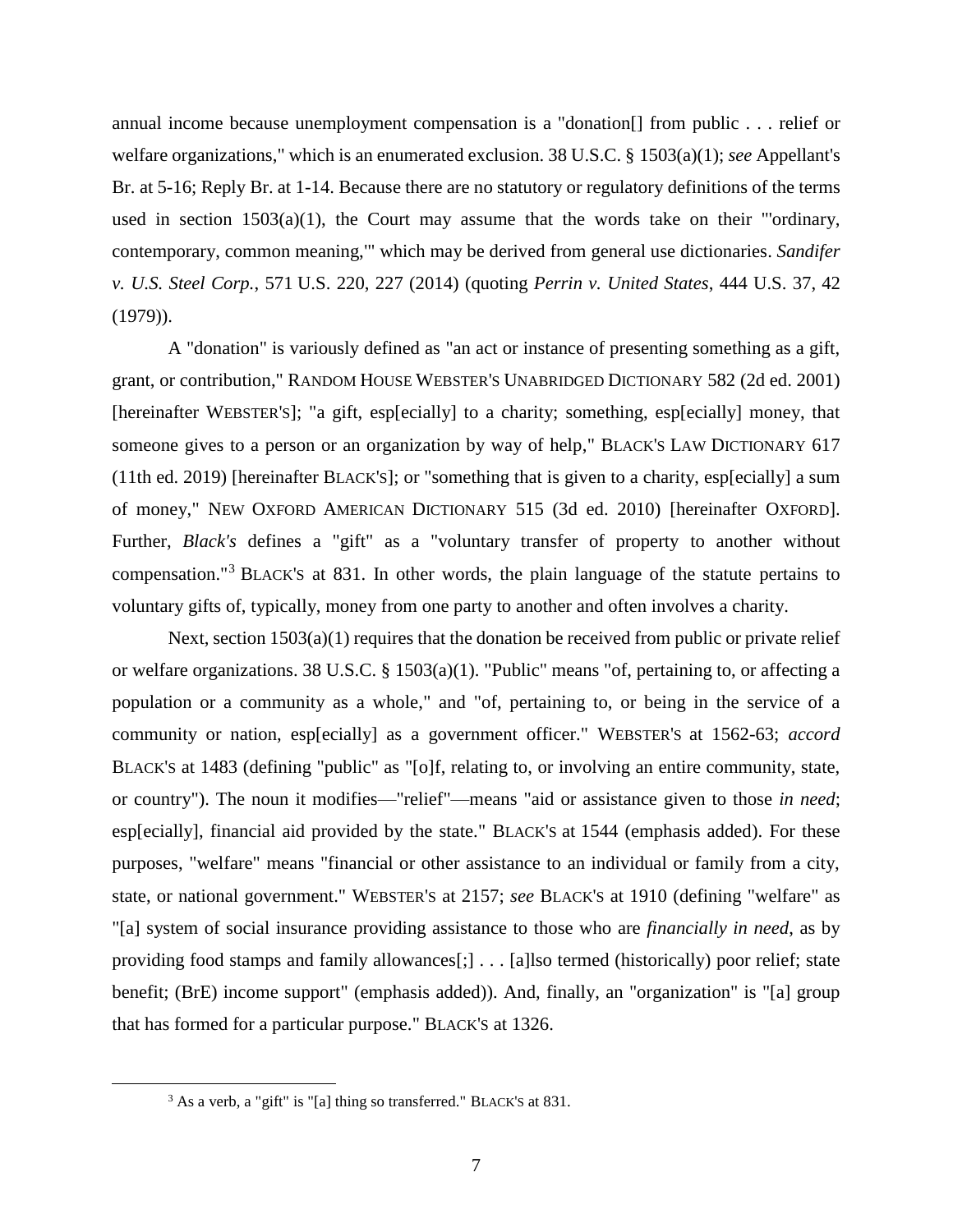Taken together, the plain meaning of "public . . . relief . . . organization[]" is understood as a governmental entity providing aid or assistance to a population in need; and a "public . . . welfare organization[]" similarly pertains to a governmental entity formed for the purpose of providing financial or other assistance to individuals and communities in need. And, the payment provided by these organizations—the donation—must be a voluntary or charitable transfer of money to a recipient in need.

## *2. Unemployment Compensation*

Here, it is undisputed that the appellant in 2010 received state unemployment insurance benefits. R. at 5, 342. To determine if the statutory language in section 1503 plainly answers whether the appellant's receipt of that unemployment compensation falls within the exception for "donations from public . . . relief or welfare organizations," as the appellant contends, we turn to the nature of these payments. 38 U.S.C.  $\S$  1503(a)(1). In that regard, the appellant argues that unemployment compensation is "undeniably public relief" and "the oldest form of public welfare." Appellant's Br. at 11-12. He contends that modern unemployment compensation benefits are "donations . . . given to unemployed workers, based on financial need, from the 'moneys of the nation,' and are used to 'relieve the unemployed.'" *Id.* at 13-14. In support of that assertion, he argues that state unemployment insurance benefits "'provide temporary financial assistance to workers unemployed through no fault of their own who meet [the state's] eligibility requirements,'" *id.* at 11 (quoting https://www.benefits.gov/benefit/1828), and points to the Social Security Act of 1935, Pub. L. No. 74-271, 49 Stat. 620 (codified as amended at 42 U.S.C. §§ 301-1397), and the source of unemployment compensation—state and federal unemployment taxes on businesses. Appellant's Br. at 11-14. His arguments are not persuasive.

Pursuant to 42 U.S.C. § 501, the federal government provides amounts to states to "assist. . . . in the administration of their unemployment compensation laws." "The policy of allowing 'broad freedom [to states] to set up the type of unemployment compensation they wish' has been a basic theme of the program," *Baker v. Gen. Motors Corp*., 478 U.S. 621, 633 (1986) (quoting *Ohio Bureau of Emp. Servs. v. Hodory*, 431 U.S. 471, 483 (1977)), so there is no singular definition of unemployment compensation that we may consult. However, *Black's* defines "unemployment compensation" as "[c]ompensation paid at regular intervals by a state agency to an unemployed person, esp[ecially] one who has been laid off. [] Also termed *unemployment insurance*; *unemployment benefit*." BLACK'S at 354. "Unemployment insurance" is defined as "[a] type of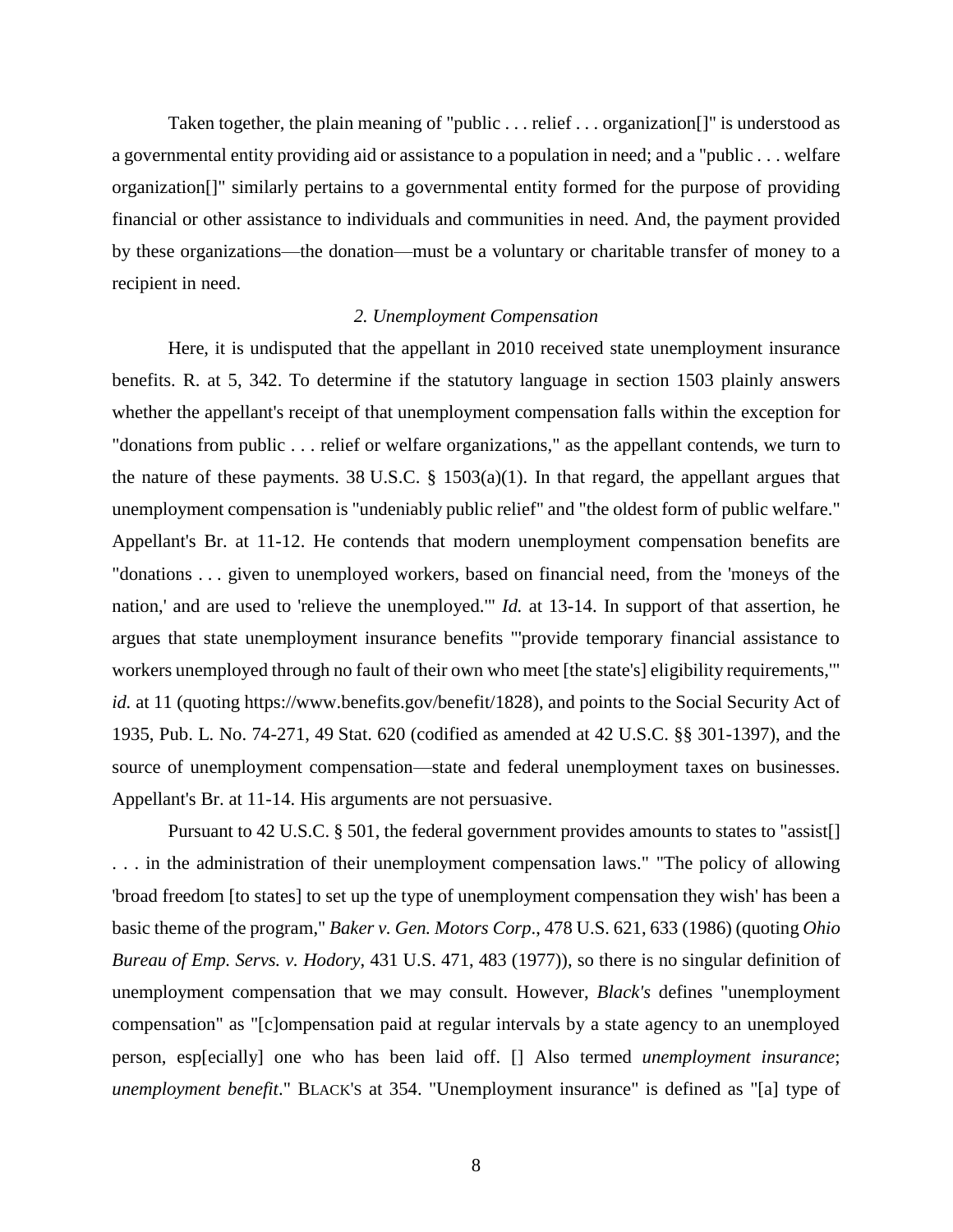social insurance that pays money to workers who are unemployed for reasons unrelated to job performance. • Individual states administer unemployment insurance, which is funded by payroll taxes." *Id.* at 959. In other words, the basic trigger for unemployment compensation is the lack of a job.

As an initial matter, the appellant does not address how unemployment compensation comports with the plain meaning of donations, nor does he cite any specific authority supporting his contention that unemployment payments are public *relief*. In that regard, although the stated purpose of the Social Security Act of 1935 includes "provid[ing] for the general welfare by . . . enabling the several States to make more adequate provision for . . . the administration of their unemployment compensation laws," 49 Stat. at 620, the legislative history and U.S. Supreme Court caselaw support the conclusion that unemployment payments are made as a matter of right and are not need-based. In particular, a Senate Report accompanying 74 H.R. 7260,<sup>4</sup> reflects that an important distinction was drawn between unemployment benefits and public relief:

The essential idea in unemployment compensation is the creation of reserves during periods of employment from which compensation is paid to workmen who lose their positions when employment slackens and who cannot find other work. Unemployment compensation *differs from relief* in that payments are made as a matter of right, *not on a needs basis*, but only while the worker is involuntarily unemployed.

. . . .

Except for a few standards which are necessary to render certain that the State unemployment compensation laws are genuine unemployment compensation acts and *not merely relief measures*, the States are left free to set up any unemployment compensation system they wish, without dictation from Washington.

. . . .

 $\overline{a}$ 

Unemployment compensation will not completely eliminate the necessity for unemployment relief. To the extent, however, that unemployment reserves are accumulated, *they will reduce the necessity for relief*.

S. REP. NO. 74-628, at 11, 13, 15 (1935) (emphases added). These excerpts reflect that Congress intended for unemployment compensation to serve a purpose *other than* public relief. *See Hughes v. United States*, 138 S. Ct. 1765, 1774 (2018) (considering the purpose behind a statutory scheme in interpreting a statutory provision). Indeed, in *California Department of Human Resources*

<sup>4</sup> H.R. 7260 became law on August 14, 1935, and it is referred to as the Social Security Act of 1935. Pub. L. No. 74-271, 49 Stat. 620 (codified as amended at 42 U.S.C. §§ 301-1397).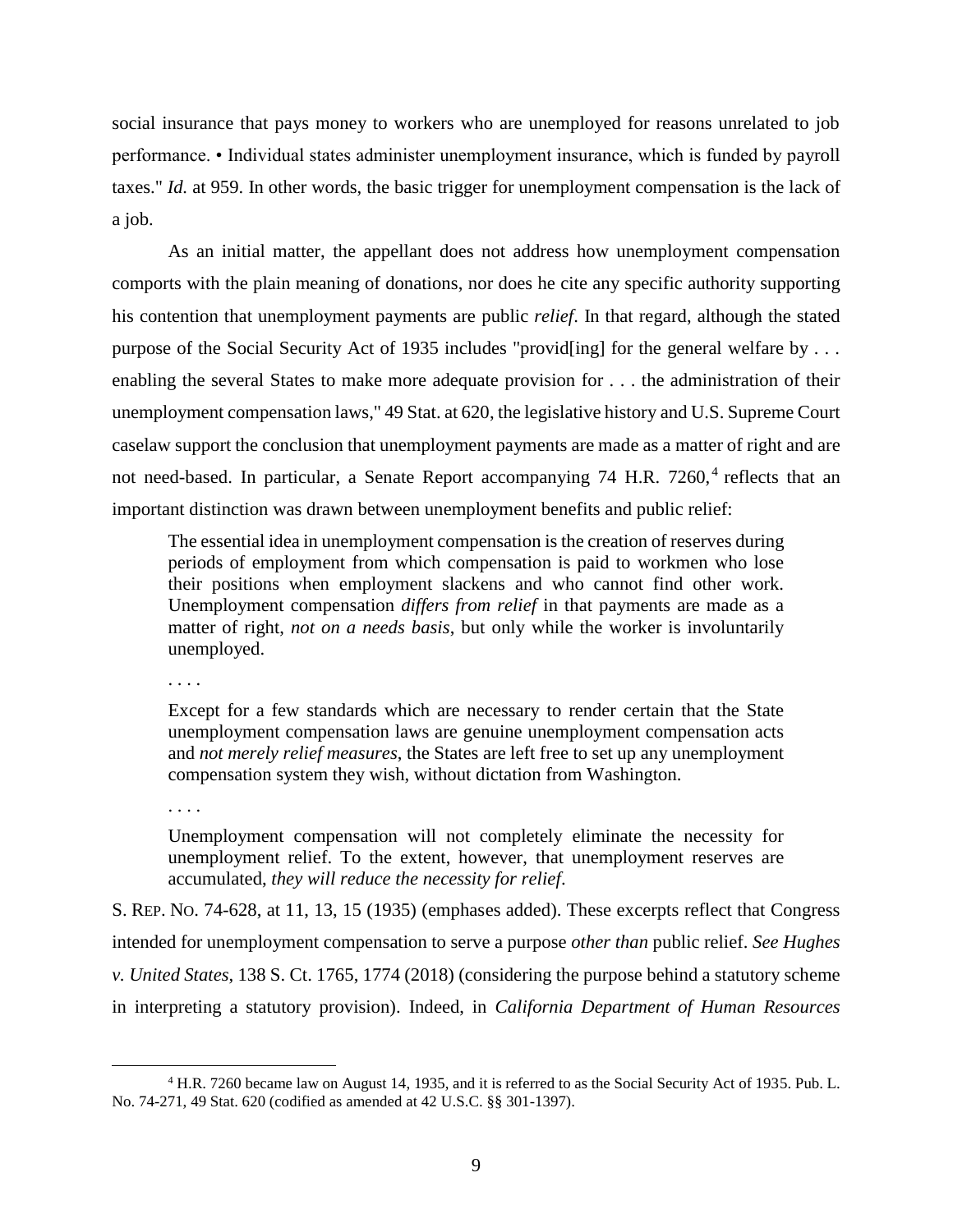*Development v. Java*, the U.S. Supreme Court examined the legislative history of the Social Security Act and similarly observed that the purpose of unemployment compensation was "to give prompt if only partial replacement of wages to the unemployed, [and] to enable workers 'to tide themselves over until they get back to their old work or find other employment, *without having to resort to relief*.'" 402 U.S. 121, 131 (1971) (emphasis added) (quoting H.R. REP. NO. 615, 74th Cong., 1st Sess., 7 (1935)); *see Java*, 402 U.S. at 131-32 (explaining "that the unemployment compensation insurance program was not based on need in the sense underlying the various welfare programs that had their genesis in the same period of economic stress" and that unemployment compensation "serv[es] to maintain the recipient at subsistence levels without the necessity of his turning to welfare or private charity"); *see also New York Tel. Co. v. New York State Dep't of Labor*, 440 U.S. 519, 543 n.43 (1979). *But see* Appellant's Br. at 12 ("Not only is state unemployment compensation undeniably public relief, the benefits may well be the oldest form of public welfare, and one of the first forms of public relief in the United States."). The Supreme Court further explained that "the Social Security Act received its impetus from the Report of the Committee on Economic Security," *Java*, 402 U.S. at 130, which recommended "'[t]his should be a contractual right not dependent on any means test,'" *id.* at 131 (quoting Report of the Committee on Economic Security, Hearings on S. 1130 before the Senate Committee on Finance, 74th Cong., 1st Sess., 1321-22). This all reflects that unemployment compensation is not relief; rather, it is generally provided as a matter of right based on the employment status of the recipient.

We thus turn to the question of whether unemployment compensation payments—a state's regular disbursement of funds set aside for the purpose of providing compensation to workers that have lost employment for reasons unrelated to job performance—constitute donations from public relief or welfare organizations, which we understand to mean voluntary gifts/transfers of money to an individual or population in need from government assistance organizations. The Court holds that they are not. As discussed above, the words donation, relief, and welfare in 38 U.S.C. § 1503(a) all connote payments premised upon the recipient's need, whereas unemployment compensation turns on the recipient's employment status without regard to need. In sum, the appellant has not demonstrated that the ordinary common meaning of the terms in section  $1503(a)(1)$  includes unemployment compensation.<sup>5</sup>

 $<sup>5</sup>$  In light of this conclusion, the Court need not address on the merits the appellant's contention that the</sup>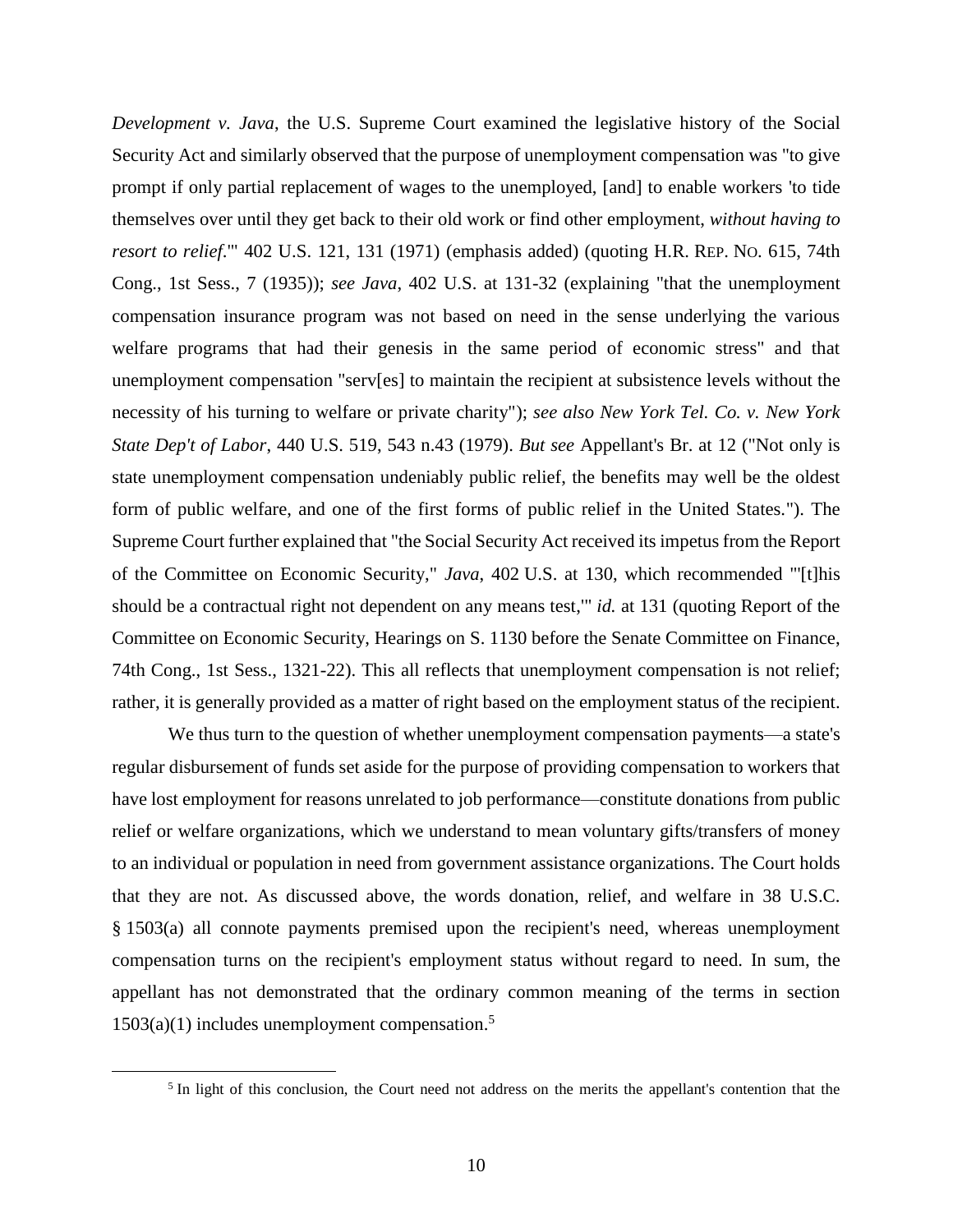## *3. Compensated Work Therapy*

The above conclusion, however, is not the end of the matter because the Court must address the appellant's additional contention that to interpret section  $1503(a)(1)$  as not excluding unemployment compensation from countable income would lead to an absurd result. Appellant's Br. at 13-15; *see United States v. Turkette*, 452 U.S. 576, 580 (1981) ("[A]bsurd results are to be avoided."); *Timex V.I., Inc. v. United States*, 157 F.3d 879, 886 (Fed. Cir. 1998) (applying "the canon that a statutory construction that causes absurd results is to be avoided if at all possible"). Specifically, he asserts that it would be inconsistent to exclude from countable income compensation from CWT, as outlined in 38 U.S.C.  $\S$  1718(g)(3), but not income from unemployment compensation because both constitute public relief for the unemployed. Appellant's Br. at 7, 14-15. The Court disagrees.

First, as discussed above, the appellant has not shown that Congress intended unemployment compensation to constitute a form of public relief. Second, as argued by the Secretary, the unemployment compensation program that we know of today existed when Congress enacted the Veterans' Pension Act of 1959 and when Congress amended the pension program through the Veterans' and Survivors' Pension Improvement Act of 1978. Secretary's Br. at 8. *Compare* Pub. L. No. 74-271, 49 Stat. 620 (Aug. 14, 1935), *with* Pub. L. No. 86-211, 73 Stat. 432 (Aug. 29, 1959), *and* Pub. L. No. 95-588, 92 Stat. 2497 (Nov. 4, 1978). If Congress had wanted to specifically exclude unemployment compensation from countable income for NSC pension purposes, it knows how and could have done so.

Congress took such action when it later specified that "[a] distribution of funds" based on a veteran's participation in a CWT program "shall be considered for purposes of [NSC pension] a donation from a public or private relief or welfare organization" and thus excluded from countable income. Veterans' Benefits Improvement and Health Care Authorization Act of 1986, Pub. L. No. 99-576, § 205, 100 Stat. 3248 (codified at 38 U.S.C. § 1718(g)(3)). Congress has not made a

Secretary has broadly interpreted "donations from public or private relief or welfare organizations." 38 U.S.C. § 1503(a)(1); *see* Appellant's Br. at 7-8. In this regard, the appellant points only to a section in VA's *Adjudication Procedures Manual, M21-1*, which instructs adjudicators not to "count any type of benefit for which eligibility is based on the claimant's financial need, such as Welfare [and] Supplemental Security Income." Appellant's Br. at 8; *see* M21-1, pt. V, subpt. iii, ch. 1, § I.3.b. The Court notes, however, that the M21-1 instructs that unemployment compensation is countable income for pension benefits, and, as discussed above, the appellant has not shown that unemployment compensation is based on financial need. *See* Secretary's Br. at 12-13 (citing M21-1, pt. V, subpt. iii, ch. 1, § I.1.a).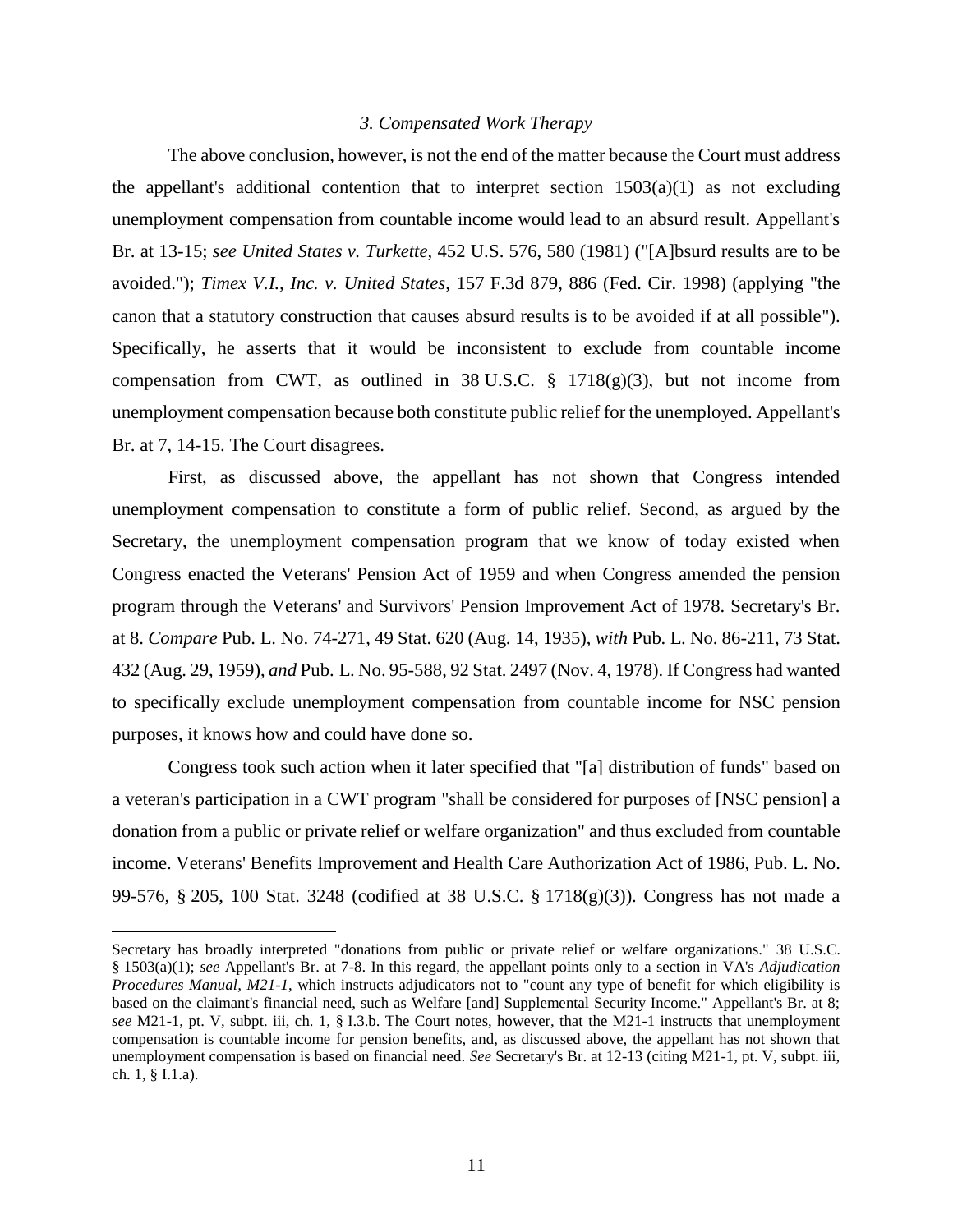similar amendment to the Social Security Act specifying that unemployment compensation shall be similarly designated or listed unemployment compensation as an exclusion to income in 38 U.S.C. § 1503(a), as it has done for certain other categories of payments. *See* 38 U.S.C. §§ 1503(a)(5) (adding in 2012 various reimbursement payments from accidents and losses), (a)(9) (adding in 1978 payments equal to the amount of expenses for education or vocational rehabilitation), (a)(10) (adding in 1978 the income of a veteran's dependent child), (a)(11) (adding in 2010 state-provided veterans' benefits), (a)(12) (adding in 2004 proceeds from life insurance policies); *see also [Marx v. Gen. Revenue Corp.](https://1.next.westlaw.com/Link/Document/FullText?findType=Y&serNum=2029935440&pubNum=0000780&originatingDoc=I5164f0904ffd11e89868e3d0ed3e7ebe&refType=RP&fi=co_pp_sp_780_384&originationContext=document&transitionType=DocumentItem&contextData=(sc.Search)#co_pp_sp_780_384)*, 568 U.S. 371, 384 (2013) (finding that Congress's use of explicit language limiting jurisdiction in one act "caution[ed] against" inferring a similar limitation in a different act); *Astrue v. Ratliff*, 560 [U.S. 586, 594-95 \(2010\)](https://1.next.westlaw.com/Link/Document/FullText?findType=Y&serNum=2022292881&pubNum=0000780&originatingDoc=I5164f0904ffd11e89868e3d0ed3e7ebe&refType=RP&fi=co_pp_sp_780_594&originationContext=document&transitionType=DocumentItem&contextData=(sc.Search)#co_pp_sp_780_594) (finding that differences between Social Security Act and Equal Access to Justice Act provisions reveal that "Congress knows how to make fees awards payable directly to attorneys where it desires to do so"); *[Dep't of](https://1.next.westlaw.com/Link/Document/FullText?findType=Y&serNum=2002204414&pubNum=0000780&originatingDoc=I5164f0904ffd11e89868e3d0ed3e7ebe&refType=RP&fi=co_pp_sp_780_132&originationContext=document&transitionType=DocumentItem&contextData=(sc.Search)#co_pp_sp_780_132)  [Housing and Urban Dev. v. Rucker](https://1.next.westlaw.com/Link/Document/FullText?findType=Y&serNum=2002204414&pubNum=0000780&originatingDoc=I5164f0904ffd11e89868e3d0ed3e7ebe&refType=RP&fi=co_pp_sp_780_132&originationContext=document&transitionType=DocumentItem&contextData=(sc.Search)#co_pp_sp_780_132)*, 535 U.S. 125, 132 (2002) (comparing [21 U.S.C. § 881\(a\)\(7\)](https://1.next.westlaw.com/Link/Document/FullText?findType=L&pubNum=1000546&cite=21USCAS881&originatingDoc=I5164f0904ffd11e89868e3d0ed3e7ebe&refType=RB&originationContext=document&transitionType=DocumentItem&contextData=(sc.Search)#co_pp_36f10000408d4) with [42 U.S.C. § 1437d\(](https://1.next.westlaw.com/Link/Document/FullText?findType=L&pubNum=1000546&cite=42USCAS1437D&originatingDoc=I5164f0904ffd11e89868e3d0ed3e7ebe&refType=LQ&originationContext=document&transitionType=DocumentItem&contextData=(sc.Search))*l*)(6) and concluding that the differences between the statutes "show[] that Congress knew exactly how to provide an 'innocent owner' defense" and did not do so in [section](https://1.next.westlaw.com/Link/Document/FullText?findType=L&pubNum=1000546&cite=42USCAS1437D&originatingDoc=I5164f0904ffd11e89868e3d0ed3e7ebe&refType=LQ&originationContext=document&transitionType=DocumentItem&contextData=(sc.Search))   $1437d(l)(6)$  $1437d(l)(6)$ ).

Third, the legislative history of the CWT program does not support the appellant's assertion that the program and unemployment compensation are so similar that they should be treated the same for pension purposes. *See* Appellant's Br. at 7, 14-15. In this regard, the House of Representatives highlighted the unique nature of participation in the CWT program in a House Report accompanying H.R. 5192:<sup>6</sup>

Congress has long viewed VA's incentive work therapy and [CWT] programs as valuable components of its array of therapeutic and rehabilitative activities for veteran patients. The "work" experiences in which these patients participate provide both a clinical opportunity to evaluate the patients' physical and mental capacities for work and encouragement for the development of good work habits– emphasizing attendance, reliability, productivity, and personal responsibility.

Consistent with its recognition of the value of these programs, *Congress has treated these "work-for-pay" activities very differently from conventional employment*. It has provided, for example, that such patients are not considered employees of the United States (38 U.S.C. [§] 1718(a)). Further, *recognizing the therapeutic value of a work regimen with monetary incentives*, Congress has also provided that

<sup>6</sup> H.R. 5192 passed the House of Representatives on October 1, 1992, and is included in H.R. 5193, which reflects the compromise agreement between the Senate and House of Representatives Committees on Veterans' Affairs, also known as the Veterans Health Care Act of 1992. Pub. L. No. 102-585, 106 Stat. 4943.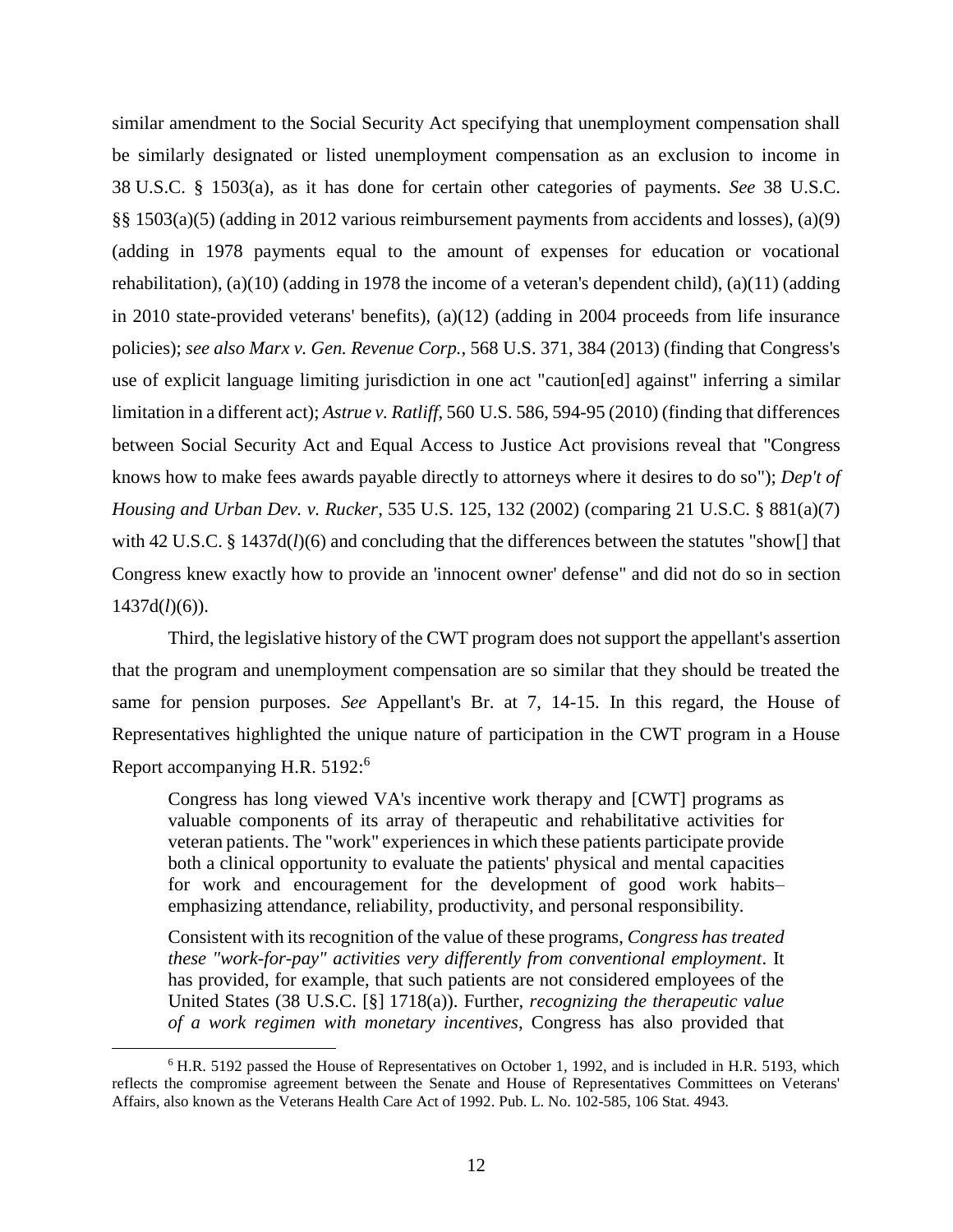neither a veteran's participation in incentive [work therapy] or [CWT], nor a veteran's receipt of monies based on that participation, may be considered as a basis for denying or discontinuing a total disability rating for purposes of VA compensation or pension (38 U.S.C. [§] 1718(f)).

H.R. REP. NO. 102-622, at 7 (1992) (emphases added).<sup>7</sup> The legislative history supports the conclusion that Congress intended for the CWT program to be differentiated from ordinary work based on the rehabilitative and therapeutic components of participation in CWT. *Id.* The appellant does not contend, and the legislative history does not reflect, that receipt of unemployment compensation has similar therapeutic or rehabilitative characteristics.

For these reasons, the Court concludes that the appellant's argument—that "[t]o think that Congress meant to include one form of public relief for the unemployed, but exclude others, is unreasonable"—is unsupported and not persuasive. Appellant's Br. at 14. The Court is not persuaded that the two categories are so similar that unemployment compensation should also be considered a "donation" for NSC pension purposes and, as discussed above, the nature of the unemployment benefits reflects that those payments are not considered public relief.

# D. Application

Here, the Board stated that, unlike CWT wages, "there is no applicable exclusion . . . for [unemployment compensation] from the [appellant's] countable income" for NSC pension purposes and therefore his request to exclude such income must be denied. R. at 8. Because the appellant has not shown that the nature of unemployment compensation payments requires the Court to find that they fall within the plain meaning of "donations from public or private relief or welfare organizations" and should therefore be excluded from countable income for purposes of NSC pension pursuant to 38 U.S.C. § 1503(a)(1)—the sole issue on appeal—the Court concludes that he has not demonstrated that the Board erred in its determination. Accordingly, the Court will affirm the Board's decision that the appellant's 2010 unemployment compensation must be considered countable income for NSC pension purposes.

<sup>7</sup> House Report 102-622 accompanied H.R. 5192 and is included as a related report in the 1992 Joint Explanatory Statement on H.R. 5193. *See* Joint Explanatory Statement, 102 CONG. REC. S17,890 (daily ed. Oct. 8, 1992), *reprinted in* 1992 U.S.C.C.A.N. 4186, 4186.